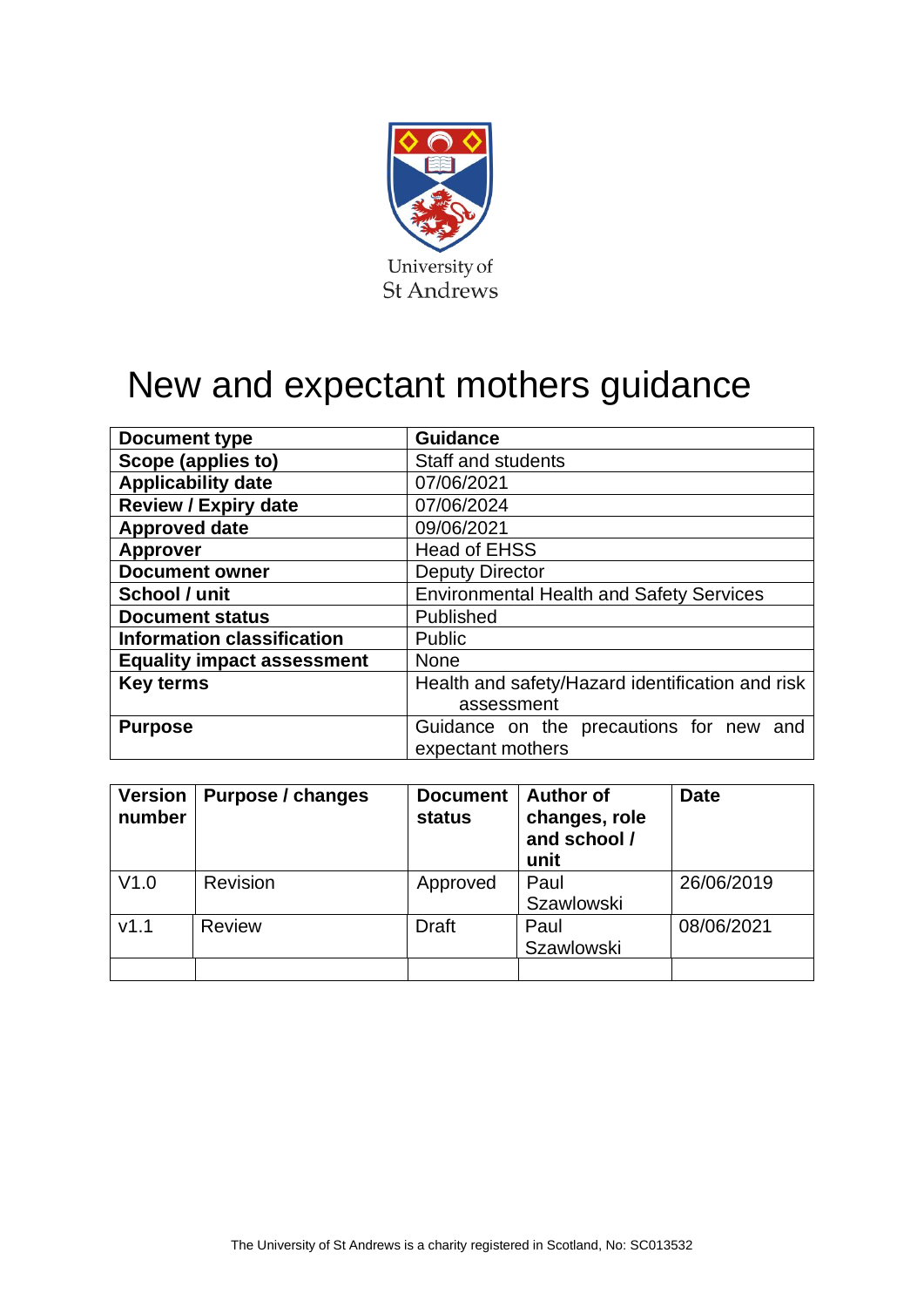## Guidance on Health and Safety Aspects for New and Expectant Mothers

## The Management of Health and Safety at Work 1999

## Index

[Introduction](http://www.st-andrews.ac.uk/staff/policy/healthandsafety/publications/neworexpectantmothers/#Introduction)

Action to be taken by [Expectant](http://www.st-andrews.ac.uk/staff/policy/healthandsafety/publications/neworexpectantmothers/#expectant) Mothers, New Mothers or Mothers who are Breast Feeding Action to be taken by Human [Resources](http://www.st-andrews.ac.uk/staff/policy/healthandsafety/publications/neworexpectantmothers/#Action to be taken by Personnel Services and Heads) and Heads

Physical [Hazards:](http://www.st-andrews.ac.uk/staff/policy/healthandsafety/publications/neworexpectantmothers/#Physical Hazards) Manual [Handling](http://www.st-andrews.ac.uk/staff/policy/healthandsafety/publications/neworexpectantmothers/#Manual Handling of Loads) of Loads [VDU's](http://www.st-andrews.ac.uk/staff/policy/healthandsafety/publications/neworexpectantmothers/#Work with Display Screen Equipment (VDUs)) Ionising [Radiation](http://www.st-andrews.ac.uk/staff/policy/healthandsafety/publications/neworexpectantmothers/#Ionising Radiation) [Non-ionising](http://www.st-andrews.ac.uk/staff/policy/healthandsafety/publications/neworexpectantmothers/#Non-ionising Radiation) Radiation Shocks, Vibration or [Movement](http://www.st-andrews.ac.uk/staff/policy/healthandsafety/publications/neworexpectantmothers/#Shocks, Vibrations or Movement) [Noise](http://www.st-andrews.ac.uk/staff/policy/healthandsafety/publications/neworexpectantmothers/#Noise) [Extremes](http://www.st-andrews.ac.uk/staff/policy/healthandsafety/publications/neworexpectantmothers/#Extremes of Heat or Cold) of Heat or Cold Hyperbaric [Atmospheres](http://www.st-andrews.ac.uk/staff/policy/healthandsafety/publications/neworexpectantmothers/#Work in Hyperbaric Atmospheres and Underwater Diving) and Diving

[Chemical](http://www.st-andrews.ac.uk/staff/policy/healthandsafety/publications/neworexpectantmothers/#Chemical Hazards) Hazards: Inhalation, Ingestion and [Absorbtion](http://www.st-andrews.ac.uk/staff/policy/healthandsafety/publications/neworexpectantmothers/#Inhalation, Ingestion and Absorbtion of Chemical Agents) [Carcinogens,](http://www.st-andrews.ac.uk/staff/policy/healthandsafety/publications/neworexpectantmothers/#Carcinogens, Teratogens and Mutagens) Teratogens and Mutagens Inhalation [Anasthetics](http://www.st-andrews.ac.uk/staff/policy/healthandsafety/publications/neworexpectantmothers/#Inhalation Anaesthetics) [Antimitotic](http://www.st-andrews.ac.uk/staff/policy/healthandsafety/publications/neworexpectantmothers/#Antimitotic (cytotoxic) Drugs) Drugs Carbon [Monoxide](http://www.st-andrews.ac.uk/staff/policy/healthandsafety/publications/neworexpectantmothers/#Carbon Monoxide) Lead and Lead [Derivatives](http://www.st-andrews.ac.uk/staff/policy/healthandsafety/publications/neworexpectantmothers/#Lead and Lead Derivatives) Mercury and Mercury [Derivatives](http://www.st-andrews.ac.uk/staff/policy/healthandsafety/publications/neworexpectantmothers/#Mercury and Mercury Derivatives)

[Biological](http://www.st-andrews.ac.uk/staff/policy/healthandsafety/publications/neworexpectantmothers/#biological) Hazards [Communicable](http://www.st-andrews.ac.uk/staff/policy/healthandsafety/publications/neworexpectantmothers/#diseases) Diseases **[References](http://www.st-andrews.ac.uk/staff/policy/healthandsafety/publications/neworexpectantmothers/#Useful References)** 

## Introduction

The law at present requires employers, such as the University, to assess the risks to all employees that arise from their work, and to do what is reasonably practicable to avoid or control those risks. The Management of Health and Safety at Work 1999 explicitly requires that special attention is given to identifying and controlling risks that may affect women who are pregnant, who have given birth in the previous six months or who are breastfeeding. The objective is to avoid adverse effects being suffered either by the woman herself, by the foetus or by the new-born child.

This guidance includes details of some of the major known hazards to new and expectant mothers and indicates sources of additional information on measures that can be adopted to minimise the risks.

To comply with the requirements of the above Regulations the University must ensure that the following measures are implemented with respect to the groups concerned:

a) that assessments of risk to health and safety at work made under the MHSW Regulations shall include, in certain circumstances, an assessment of risk by reason of her condition, to the health and safety of a new or expectant mother from any process or working conditions, or physical, biological or chemical agents;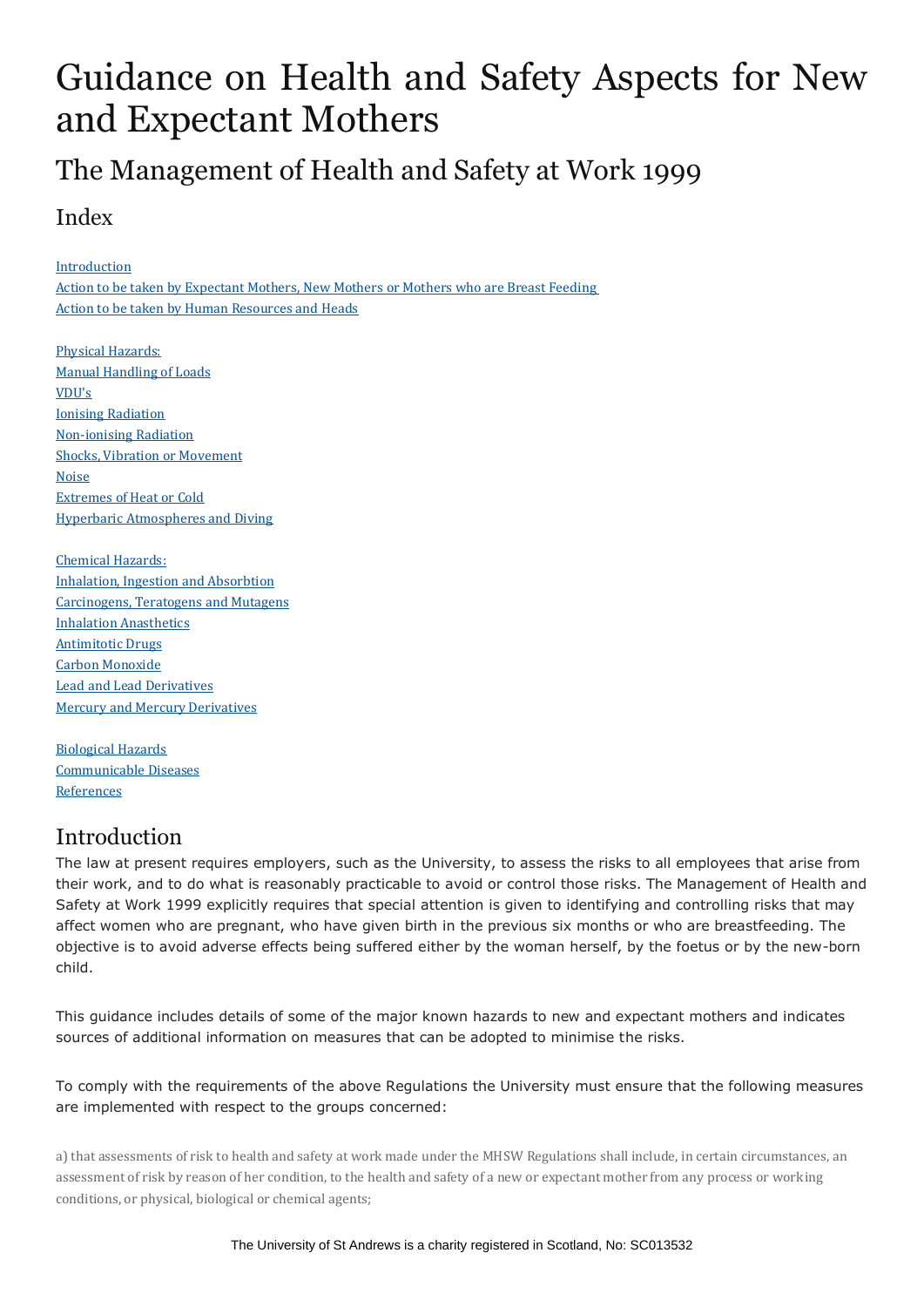b) that steps are taken, in accordance with those prescribed in Regulation 3 of the MHSW Regulations, to ensure that women in the above groups are not exposed to risks which would endanger their health and safety;

c) in the case of an individual employee, whose circumstances are such that compliance with relevant statutory requirements would not avoid risk to health and safety, the University shall, if it is reasonable to do so, and would avoid such risks, alter her working conditions or hours of work;

d) a new or expectant mother who works at night and who produces a certificate from a registered medical practitioner or a registered midwife which shows that she should not work at night for reasons of health and safety, must be suspended from work, on paid leave, for as long as necessary.

## Action to be taken by Expectant Mothers, New Mothers, or Mothers who are Breast-Feeding

Mothers in the above group should inform their Head of School/Unit/Residence of their condition. Expectant mothers should also inform **Human [Resources](http://www.st-andrews.ac.uk/hr/)** of their condition.

## Action to be taken by Human Resources and Heads

On being informed by a member of staff that she is a new or expectant mother, Human [Resources](http://www.st-andrews.ac.uk/hr/) will send her a copy of the Maternity, Paternity and Adoptive Leave Scheme and a Maternity Leave Application Form. The Head, on being informed that a member of staff is an expectant mother, new mother, or breast-feeding mother, will ensure that: (i) an appropriate risk assessment is carried out; (ii) a record is kept of the results, and (iii) where necessary, measures implemented to reduce risk.

## Physical Hazards:

#### Manual Handling of Loads

Pregnant women are especially at risk when performing manual handling tasks. This is due both to postural difficulties and to hormonal changes that may increase the susceptibility of the body to injury. There can also be an increased risk to those who have recently given birth, particularly after a caesarean section.

There is no evidence that breastfeeding mothers are at greater risk than other workers when performing manual handling tasks.

If possible, manual handling should be avoided by pregnant women. If this is not possible the character and extent of the tasks should be controlled so that the risk of injury is minimised. In cases where heavy or repetitive manual handling is an integral part of the individual's job, they may need to be temporarily re-deployed during the pregnancy and for a period of time after they have given birth. Human [Resources](http://www.st-andrews.ac.uk/hr/) should be consulted in such cases. The University Guidance Notes for Manual Handling Operations provide guidance on safe manual handling and in the assessment of manual handling tasks. Copies are available from [Environmental,](http://www.st-andrews.ac.uk/safety/) Health & Safety Services.

#### Work with Display Screen Equipment (DSEs)

There has been considerable public concern about reports of higher levels of miscarriage and birth defects among some groups of display screen equipment users. The current view of the National Radiological Protection Board and the Health and Safety Executive is that the levels of ionising and non-ionising electromagnetic radiation, which are likely to be generated by display screen equipment, are well below those set out in international recommendations and do not pose a significant risk to health.

No special protective measures are therefore needed to protect pregnant women or any other workers who are using display screen equipment.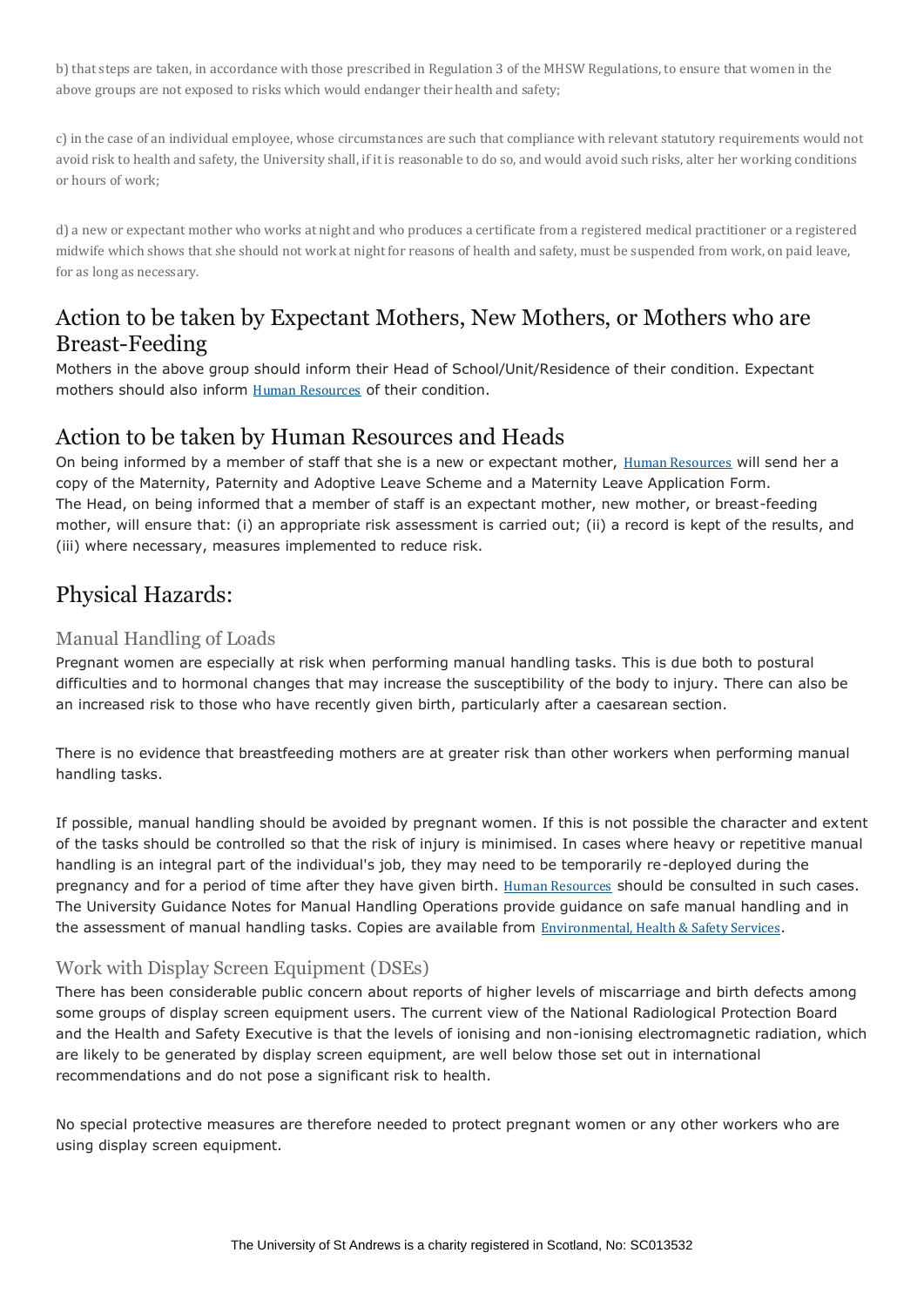Further advice on the use of display screen equipment is given in the University Guidance Notes for Safe Use of Display Screen Equipment. Copies of this are available from [Environmental,](http://www.st-andrews.ac.uk/safety/) Health & Safety Services.

#### Ionising Radiation

When their pregnancy is confirmed, staff working with ionising radiation should inform their School Radiation Protection Supervisor, who must make arrangements to minimise their exposure to radiation. A pregnant woman should not perform duties that would require her to be designated a classified person. These duties would include dispensing from high activity stock solutions and iodination of protein where there is a risk of an intake of radioactive material.

Further advice is available from [Environmental,](http://www.st-andrews.ac.uk/safety/) Health & Safety Services.

#### Non-ionising Radiation

This term includes optical radiation (including ultraviolet and infra-red sources and lasers) and electromagnetic fields and waves (e.g. radiofrequency (RF) radiation, microwaves).

Pregnant or breastfeeding women are at no greater risk from exposure to optical radiation than other workers. Exposure to electric and magnetic fields should be kept within the limits set by the National Radiological Protection Board.

Further advice is available from [Environmental,](http://www.st-andrews.ac.uk/safety/) Health & Safety Services.

#### Shocks, Vibrations or Movement

Pregnant women, or those who have recently given birth, should avoid work likely to involve uncomfortable whole body vibration, especially at low frequencies, or where the abdomen is exposed to shocks or jolts, (e.g. riding in or driving off-road vehicles).

Breastfeeding women are at no greater risk than other workers.

#### Noise

There is no specific risk from exposure to high noise levels, although prolonged exposure may cause stress leading to raised blood pressure and tiredness. Compliance with the current requirements of the Noise at Work Regulations 2005 are sufficient to meet the needs of new or expectant mothers.

Advice on these Regulations is available from [Environmental,](http://www.st-andrews.ac.uk/safety/) Health & Safety Services.

#### Extremes of Heat or Cold

When pregnant, women have a lower tolerance to heat and may be more liable to faint or suffer heat stress. However, temperatures within the range encountered in normal office work are not likely to represent a significant hazard.

Where conditions in the workplace involve extremes of temperature e.g. certain catering areas, steps should be taken to minimise the risk to pregnant women.

Access to refreshments and rest periods may help to alleviate some problems that may arise.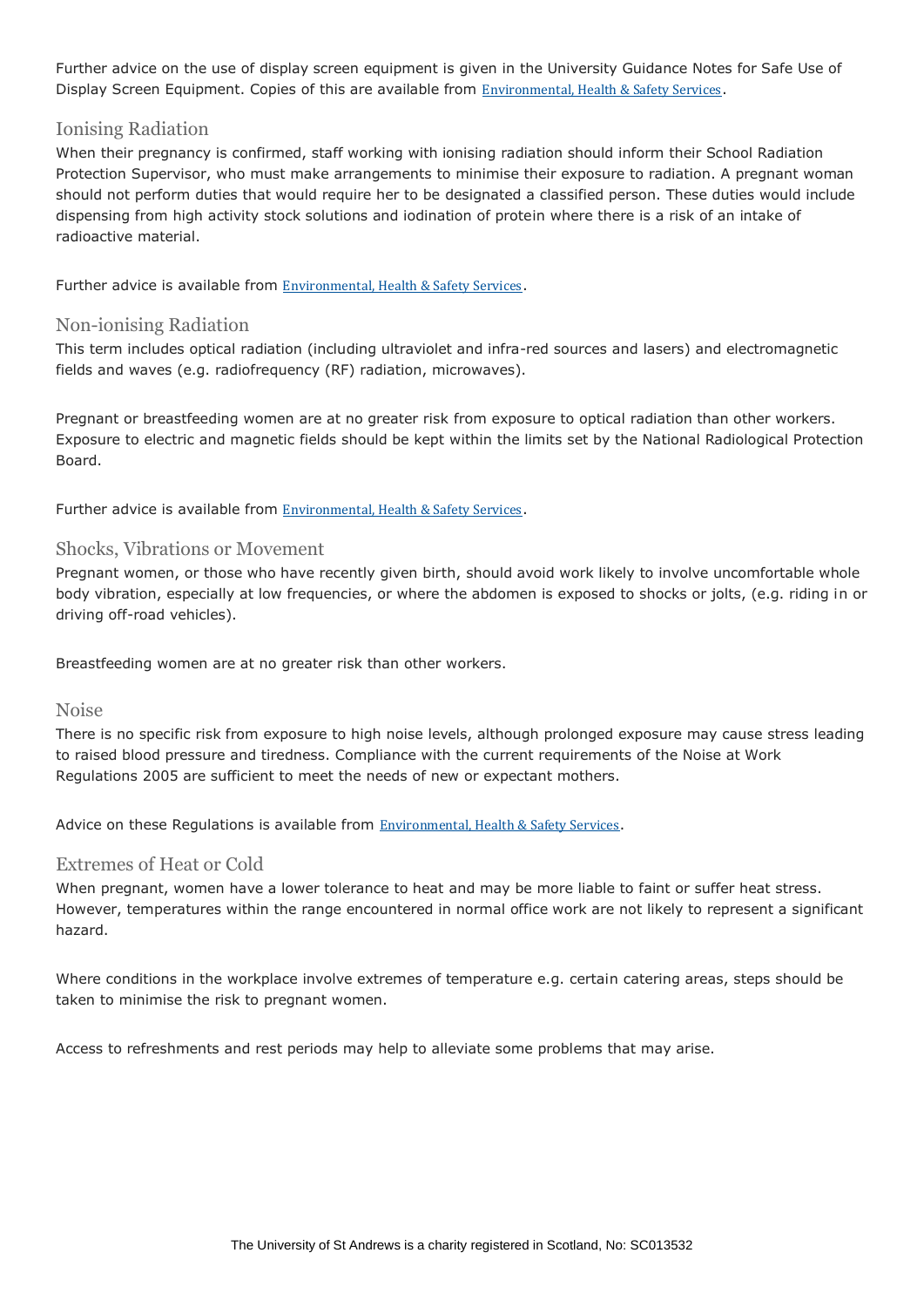#### Work in Hyperbaric Atmospheres and Underwater Diving

Pregnant women should not work in environments that are pressurised above normal atmospheric pressure nor should they undertake underwater diving. Women who are breastfeeding may undertake these activities unless advised otherwise by their doctor.

Facilities - Pregnant women and new mothers are prone to fatigue and raised blood pressure. It is, therefore, important that the work schedule is arranged to allow adequate rest breaks, in suitable rest areas, for pregnant women and new mothers.

Breastfeeding mothers must have suitable facilities which allow the mother to feed the baby in an area which is protected from other hazards e.g. chemical hazards. This area should be away from the main work environment.

## Chemical Hazards

Work with chemical substances that are classed as hazardous to health is covered by the Control of Substances Hazardous to Health Regulations 2002. General advice on control measures can be found in the COSHH Approved Code of Practice (HSE Books Reference Number L5) and from the [Environmental,](http://www.st-andrews.ac.uk/safety/) Health and Safety Services.

#### Inhalation, Ingestion and Absorbtion of Chemical Agents

Hazardous substances can enter the body by inhalation, ingestion or absorbtion through the skin where they may cause adverse effects. Chemicals which are absorbed through the skin are labelled "Sk" in the HSE book EH40/2005 (see uRL:<http://www.hse.gov.uk/pubns/priced/eh40.pdf> ). This book lists all the Workplace Exposure Limits (WEL) for known hazardous substances with respect to inhalation. Details are available from [Environmental,](http://www.st-andrews.ac.uk/safety/) Health and Safety [Services](http://www.st-andrews.ac.uk/safety/) on request.

The container label and material safety data sheet (MSDS) should be consulted for information on substances not listed in EH40.

During pregnancy particular care should be taken to reduce exposure to any hazardous substance by using engineering control measures (fume cupboards, enclosed processes, etc) where possible, and personal protective equipment (gloves, lab coats, faceshields, etc) as an additional precaution.

#### Carcinogens, Teratogens and Mutagens

Some substances may be labelled with standard risk phrases which indicate that a particular hazard is associated with the material. Materials which should carry such labelling are listed in the approved list for supply issued under the Chemicals (Hazard Information and Packaging) Regulations.

Currently there are about 200 such substances. The standard risk phrases may be found on the container label or on the material safety data sheet for the substances. The wording that corresponds to these phrases is as follows:

R40: Possible risk of irreversible effects;

H350 or R45: May cause cancer;

H340 or R46: May cause heritable genetic damage;

H360 or R60: May impair fertility;

H360 / H361 or R61: May cause harm to the unborn child;

H36-/H361 or R62: Possible risk of impaired fertility;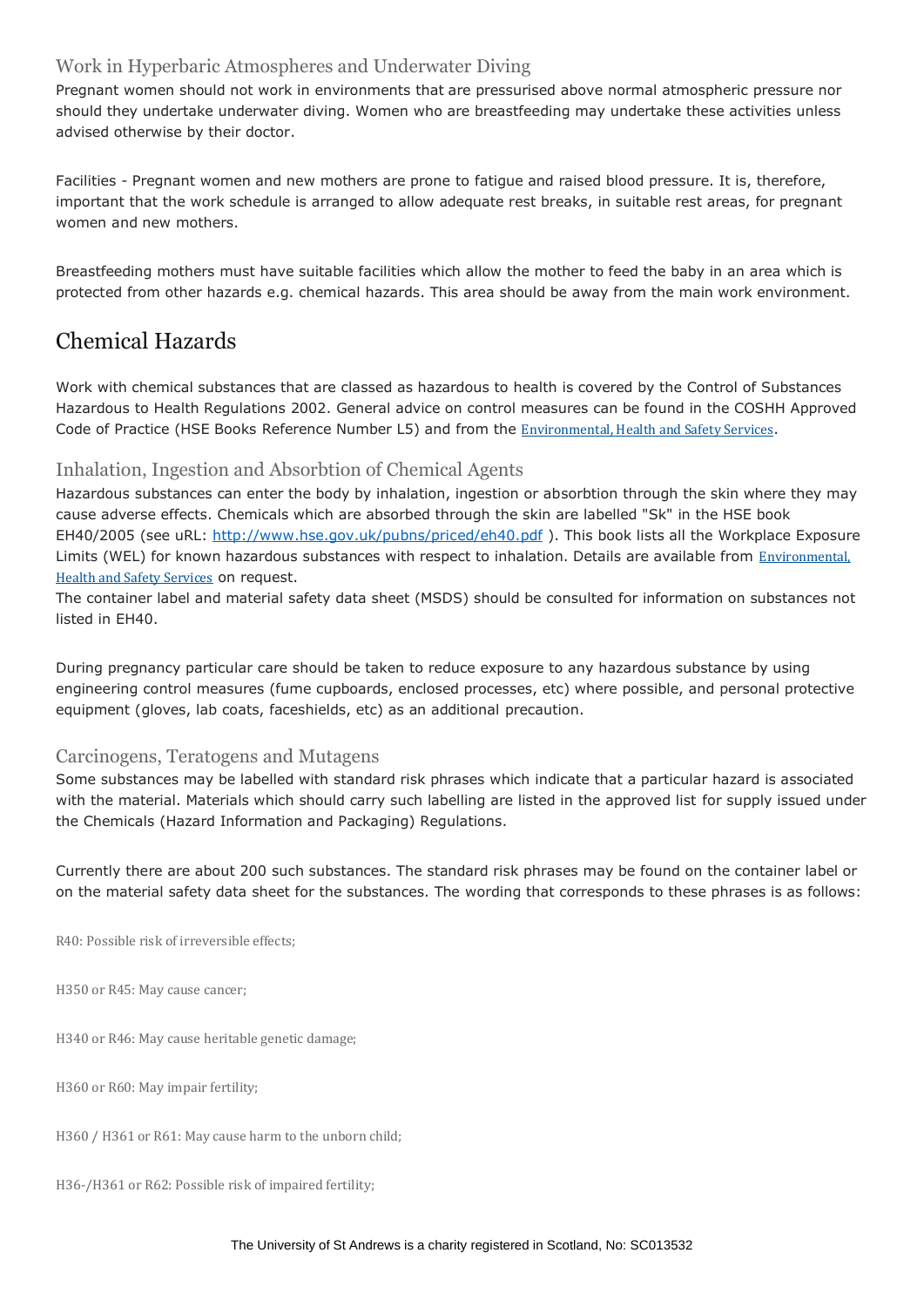H360/H361 or R63: Possible harm to the unborn child;

H362 or R64: May cause harm to breastfed babies;

#### H350 / H351 or R49: May cause cancer by inhalation;

These materials are particularly hazardous to those trying to conceive a child or to new or expectant mothers. Exposure to them should be avoided by these groups of workers.

#### Inhalation Anaesthetics

Over the past decade there has been concern about the possibility of genetic and physiological effects resulting from long term exposure to some inhalation anaesthetics. Both halothane and nitrous oxide have been allocated.

WEL of 10ppm (halothane) and 100ppm (nitrous oxide). Where properly maintained and operated gas scavenging systems are in use there is usually no difficulty in keeping concentrations below these levels.

#### Antimitotic (cytotoxic) Drugs

These drugs are used in cancer chemotherapy and have the ability to arrest the multiplication of living cells. They achieve this by interfering with the essential functions of the cell, especially those involving cell division and can, in the long term, cause damage to the sperm and egg cells. Some can cause cancer. Occupational exposure is usually by inhalation or absorption through the skin.

These substances are exempt from the normal labelling requirements because they are drugs.

Those who are trying to conceive a child, are pregnant, or breastfeeding, should avoid exposure to such materials.

Further guidance on this subject is available in HSE Guidance at URL: [http://www.hse.gov.uk/healthservices/safe](http://www.hse.gov.uk/healthservices/safe-use-cytotoxic-drugs.htm)[use-cytotoxic-drugs.htm](http://www.hse.gov.uk/healthservices/safe-use-cytotoxic-drugs.htm)

#### Carbon Monoxide

Pregnant women should avoid working in an atmosphere where there is a high concentration of carbon monoxide (CO). Carbon monoxide readily crosses the placenta and may result in adverse effects on the foetus. High levels may be found in vehicle repair workshops, or other areas, where internal combustion engines are run without adequate extract ventilation.

There is no indication that breastfed babies suffer adverse affects as a result of their mother's exposure to carbon monoxide.

Further guidance is available in HSE Guidance Carbon monoxide – see URL: <http://www.hse.gov.uk/mothers/faqs.htm#q19>.

#### Lead and Lead Derivatives

High exposure to lead is associated with increased frequency of spontaneous abortion, stillbirths and infertility. Lead can also enter breast milk and may adversely affect the nervous system of young children. For these reasons the Control of Lead at Work Regulations set a lower permissible blood lead level for women of reproductive age than for men.

When pregnancy is confirmed significant exposures to lead should be avoided.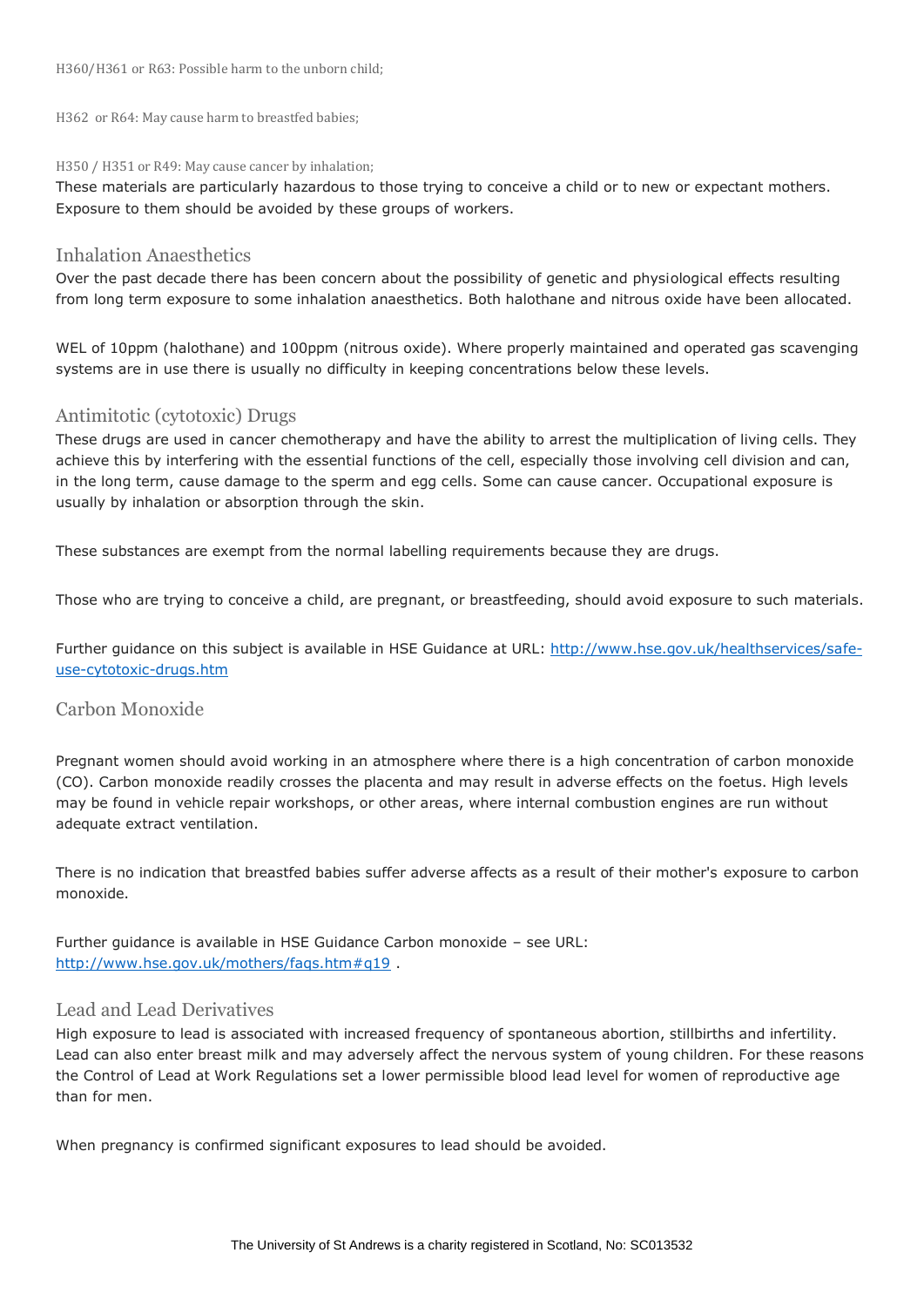#### Mercury and Mercury Derivatives

There is evidence that organic mercury compounds may have adverse affects on the foetus. No such clear evidence exists for mercury or inorganic mercury compounds, although it would be advisable to avoid exposure to these materials also.

HSE Guidance Note EH17: Mercury - Health and safety precuations gives guidance on the risks of working with mercury and how to control them.

### Biological Hazards

Work with biological agents is covered by the Control of Substances Hazardous to Health Regulations 2002 and general advice on control measures can be found in the COSHH Approved Code of Practice (HSE Books Reference Number L5). Further advice is available from [Environmental,](http://www.st-andrews.ac.uk/safety/) Health and Safety Services.

Work with Biological Agents - Hazardous biological agents are classified by the Health and Safety Executive's (HSE) Advisory Committee on Dangerous Pathogens (ACDP) into one of four hazard categories. These classifications are set out in an HSE publication entitled "Categorisation of biological agents according to hazard and categories of containment". Many biological agents within hazard categories 2, 3 and 4 can affect the foetus if the mother is infected during pregnancy or pose a significant risk to a new born child.

Exposure to biological agents may occur in a laboratory setting where there is a deliberate intention to work with the agent or through other work where exposure to the agent is foreseeable but is incidental to the principal task.

Normally the precautions taken in biological laboratories are such as to minimise the risk of accidental exposure of any staff to the agents handled. In many cases such "good laboratory practice" will be sufficient to adequately control the risks to new or expectant mothers. However, where there are particular risks associated with some biological agents additional precautions may be appropriate. This may include ceasing work with such agents for the duration of the pregnancy and for a period after the birth.

When working with animals there may be a risk of zoonotic infection if the animals are infected with agents that may be transmitted to humans. One of the best known examples of this is enzootic abortion in sheep. This is caused by the organism Chlamydia psittaci and may cause abortion and illness in pregnant women. Pregnant women should therefore be excluded for working with pregnant ewes.

Other examples of agents where there may be a risk during pregnancy include rubella (German Measles), toxoplasma and cytomegalovirus. Agents such as Hepatitis B, HIV, Herpes, tuberculosis, syphilis, chickenpox and typhoid may pose a risk to the child either through infection of the mother during pregnancy or through infection of the child after birth as a result of breastfeeding or other close physical contact. Note that these are not comprehensive lists.

Pregnant women can be at their most vulnerable from potentially infectious agents during the early weeks of pregnancy. For this reason, women who are intending to become pregnant and who work with the agents indicated above, or with others posing similar hazards, should seek medical advice from the University [Occupational](http://www.st-andrews.ac.uk/staff/policy/Healthandsafety/Occupationalhealth/) Health [Service](http://www.st-andrews.ac.uk/staff/policy/Healthandsafety/Occupationalhealth/) on the advisability of continued exposure to these agents. Further advice on the hazards outlined in this booklet is available from:

- [Environmental,](http://www.st-andrews.ac.uk/safety/) Health and Safety Services Ext. 2750
- University [Occupational](http://www.st-andrews.ac.uk/staff/policy/Healthandsafety/Occupationalhealth/) Health Service Ext. 2752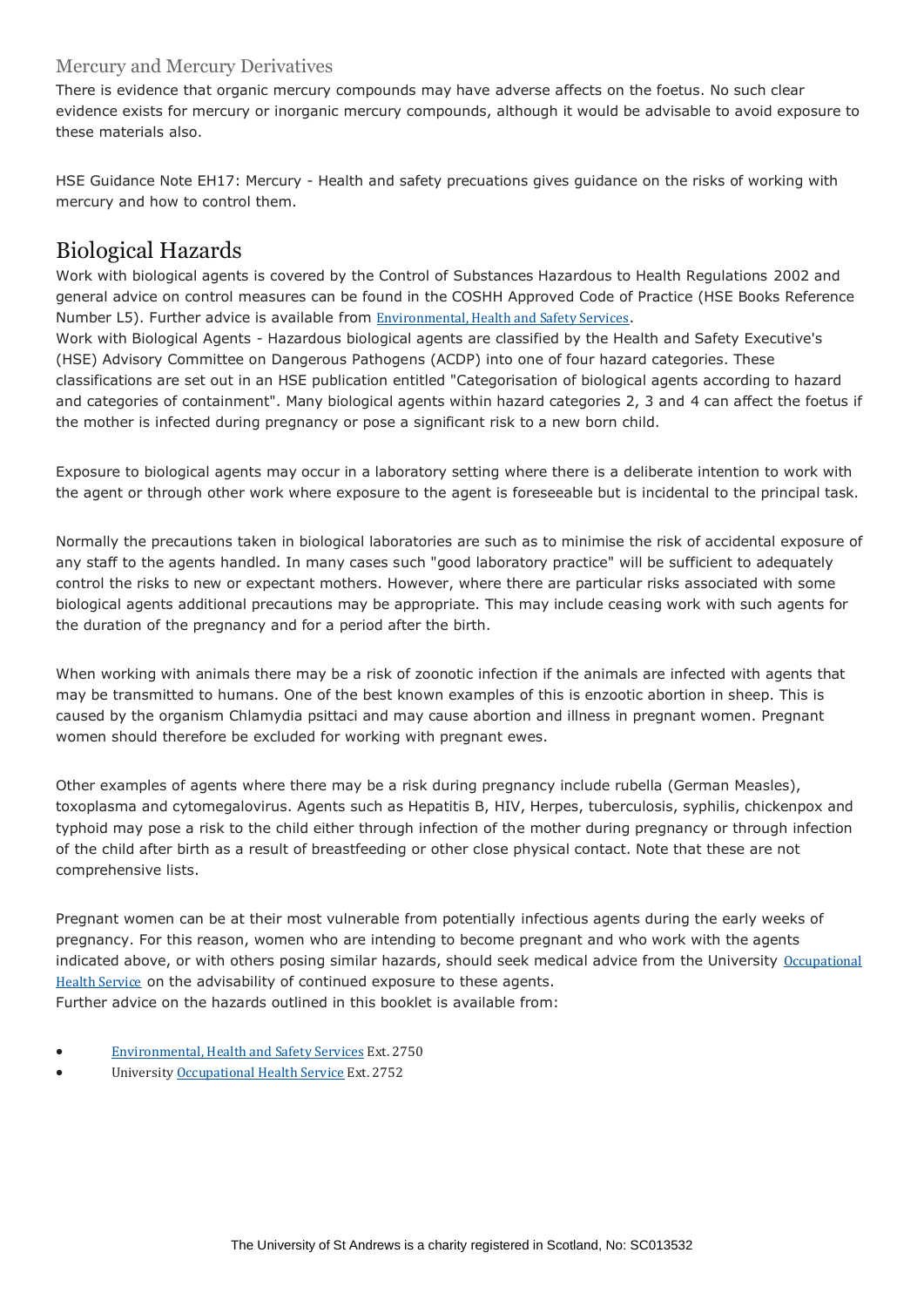## Communicable Diseases

The COSHH Regulations, in line with other health & safety legislation, was not designed to cover hazards of everyday life - such as the common cold - and a risk assessment would not be expected to cover such generally communicable illnesses. However in circumstances where the expectant mother's role gives rise to increased exposures beyond that which would normally be experienced in the community, the risks will need to be assessed and, where possible, controls introduced to reduce the level of risk to the levels experienced in the community at large. Examples of such exposures would include the habitual contact with ill people in such a way that a communicable disease can be contracted, e.g. in a carer role; or tasks involving an increased likelihood of close contact with contagious sufferers during a local outbreak, epidemic or pandemic.

### Useful References

Health and Safety Executive Publications

New and Expectant Mothers at Work - A Guide for Employers (URL:<http://www.hse.gov.uk/pubns/indg373.pdf>)

Management of Health and Safety at Work 1999

HSE Website - URL:<http://www.hse.gov.uk/mothers/>